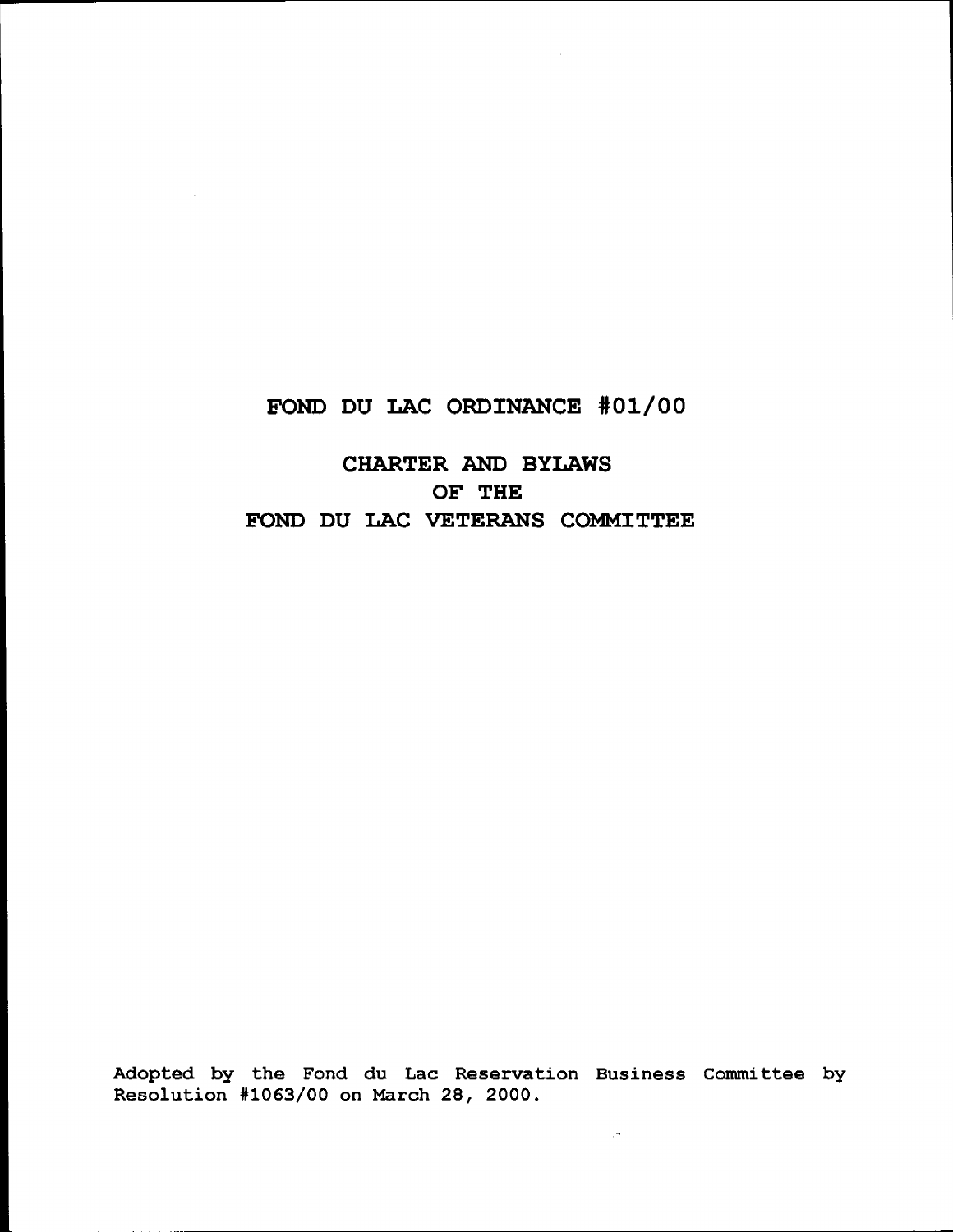#### **FOND DU LAC ORDINANCE #01/00**

## **CHARTER AND BYLAWS OF THE FOND DU LAC VETERANS COMMITTEE**

Pursuant to the authority reserved under the Treaty of LaPointe, 10 Stat. 1109, and as recognized by Article VI of the Revised Constitution of the Minnesota Chippewa Tribe and Section 16 of the Indian Reorganization Act, 25 U.S.C. § 476, the Fond du Lac Reservation Business Committee, as the Governing Body of the Fond du Lac Band of Lake Superior Chippewa, does hereby charter the Fond du Lac Veterans Committee to engage in those activities prescribed herein relating to the oversight and operation of veterans programs and activities which are administered or sponsored by the Fond du Lac Band.

- 101. **Name.** The name of the organization shall be the Fond du Lac Veterans Committee.
- 102. **Purpose.** The purpose of the Committee shall be to oversee the operation of programs or activities which are<br>administered or sponsored by the Fond du Lac Band sponsored by the specifically for veterans, and to exercise such advisory, review and decisional authority as is specifically delegated under the provisions of this Charter.
- 103. Attributes. The Fond du Lac Veterans Committee is a subdivision of the Fond du Lac Band of Lake Superior Chippewa, and the actions taken by the Committee shall be imbued with those privileges and immunities inherent to the Fond du Lac Band, except as limited herein. Nothing in this Charter shall be deemed or construed as a waiver of the sovereign immunity of the Fond du Lac Band, or to constitute consent by the Fond du Lac Reservation Business Committee or the Veterans Committee to suit, except as provided herein.
- 104. **veterans Committee Membership.** The Veterans Committee shall consist of five (5) members, who shall be appointed by the Reservation Business Committee to terms of four (4) years. The terms of members shall be staggered so as to preserve continuity of operation and purpose. The Reservation Business Committee may appoint temporary members to the Veterans Committee, consistent with the provisions of this Charter, as necessary to serve out the remainder of existing terms on the Committee. The Reservation Business Committee may consider the recommendations of the Veterans Committee in making such appointments, and shall notify both the appointee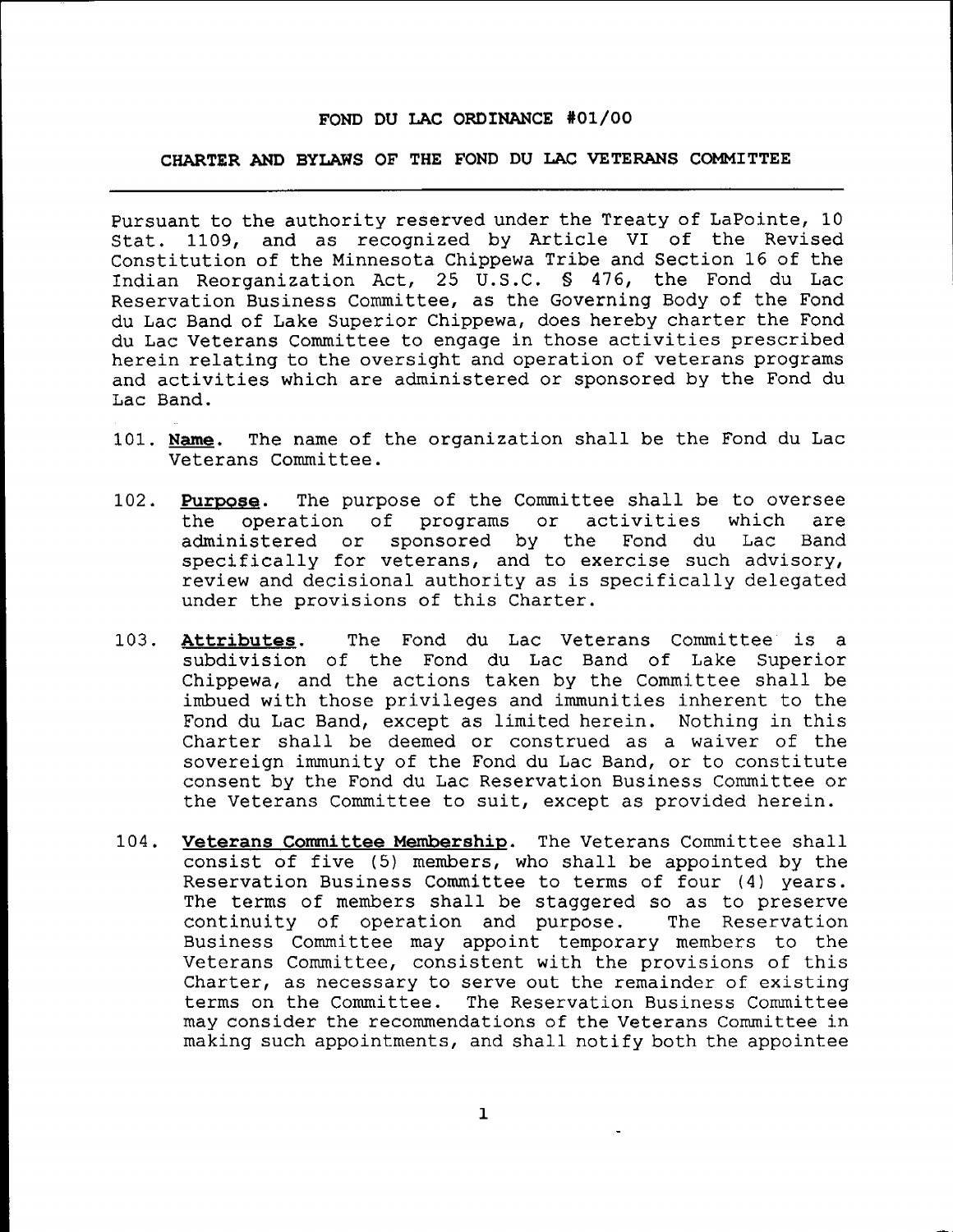and the Veterans Committee of such appointments. All members of the Veterans Committee must be honorably discharged veterans of the united States Armed Services and enrolled members of the Fond du Lac Band.

- 105. **Resignation, Removal or Suspension of Veterans Committee Members.** A member of the Veterans Committee may resign from the Committee by providing written notice of resignation to<br>the Committee Chairperson. A member with three (3) the Committee Chairperson. A member with three (3) consecutive unexcused absences shall be presumed to have resigned from the Veterans Committee. A member of the resigned from the Veterans Committee. Veterans Committee may be removed by the Reservation Business Committee for misconduct, malfeasance, or crimes of moral turpitUde. Where a member of the Veterans Committee has been charged with a crime of moral turpitude, or where the Reservation Business Committee has considered reliable allegations of such conduct, the Reservation Business Committee may suspend that member until such time as that member has been exonerated of those charges or allegations. The Veterans Committee may recommend removal or suspension of a Committee member to the Reservation Business Committee for any of the above-stated reasons, provided that the conduct at issue is reasonably substantiated.
- 106. **Officers.** The Veterans Committee shall elect from'among its members a Chairperson, a Vice-Chairperson, and Secretary, subject to the approval of the Reservation Business Committee. The Chairperson shall preside at all meetings of the Committee or, in the absence of the Chairperson, the Vice-Chairperson shall preside. The Chairperson shall have the responsibility to see that all the functions of the Veterans Committee are satisfactorily conducted and shall perform all general responsibilities which are inherent to that office. The Secretary shall prepare and maintain the minutes of the Veterans Committee and shall provide copies of Committee minutes to the Reservation Business Committee within ten (10) days of approval. An officer may be removed from that office by majority vote of a quorum of the Veterans Committee.
- 107. **Powers.** The Veterans Committee shall have the following powers, subject to the review and approval of the Reservation Business Committee:
	- **a. Establishment of Policies and Procedures.** The Veterans Committee shall have the authority to establish such

2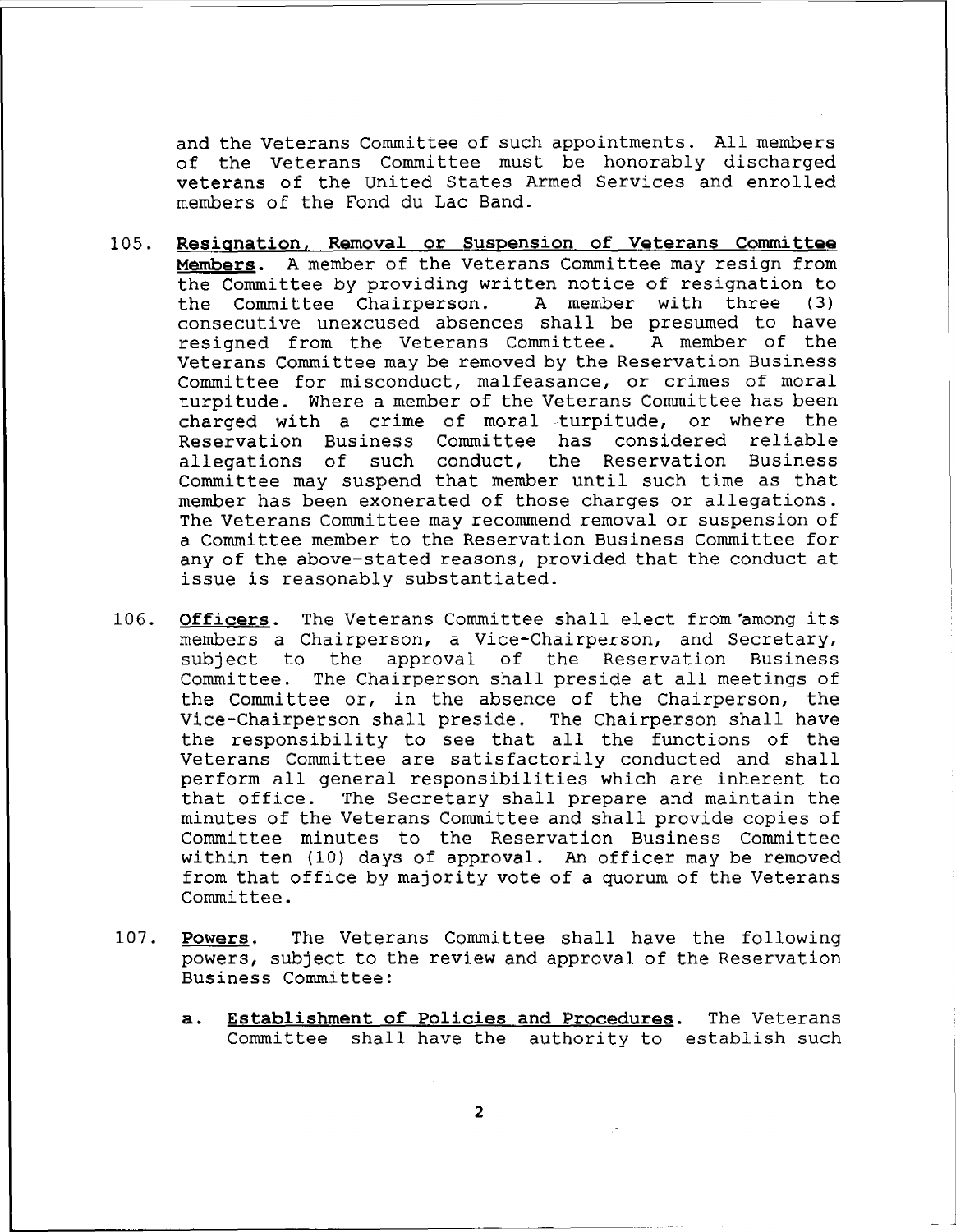policies and procedures as are necessary to govern the actions and proceedings of the Veterans Committee, consistent with the purposes prescribed under Article 102 of this Charter, specifically including policies and procedures in the following areas:

- **b. Oversight of Procedural Compliance.** The Veterans Committee shall review the administration of any program or community service which *is* administered by the Fond du Lac Band specifically for veterans to ensure compliance with all procedures established by the Reservation Business Committee.
- **c. Coordination of Special Events and Ceremonies.** The Veterans Committee shall coordinate all special events and ceremonies which are sponsored by the Fond du Lac Band specifically for veterans. Where contributions are sought from the Reservation Business Committee for such purposes, the Veterans Committee shall develop and present to the Reservation Business Committee a proposed budget for each event or ceremony which clearly<br>delineates all recommended expenditures. The fiscal delineates all recommended expenditures. records of all veterans activities shall be maintained and managed by the Fond du Lac Accounting Division, which shall follow the accepted rules of accounting and the recordkeeping policies of the Reservation Business Committee.
- **d. OPeration of the Fond du Lac Veterans Museum.** The Veterans Committee shall oversee the operation of the Fond du Lac Veterans Museum, and shall communicate all concerns regarding the operation of the Museum to the Reservation Business Committee or appropriate Band staff.
- e. **Communitv Relations.** The Veterans Committee may speak to the Fond du Lac community on any matter relating to the administration of veterans activities on the Fond du Lac Reservation, and may communicate with community members as necessary to advance the purposes and projects of the Committee.
- **108. Meetings.** All meetings of the Veterans Committee shall be conducted in accordance with the following procedures and the limitations set forth under Article 109 of this Charter.

3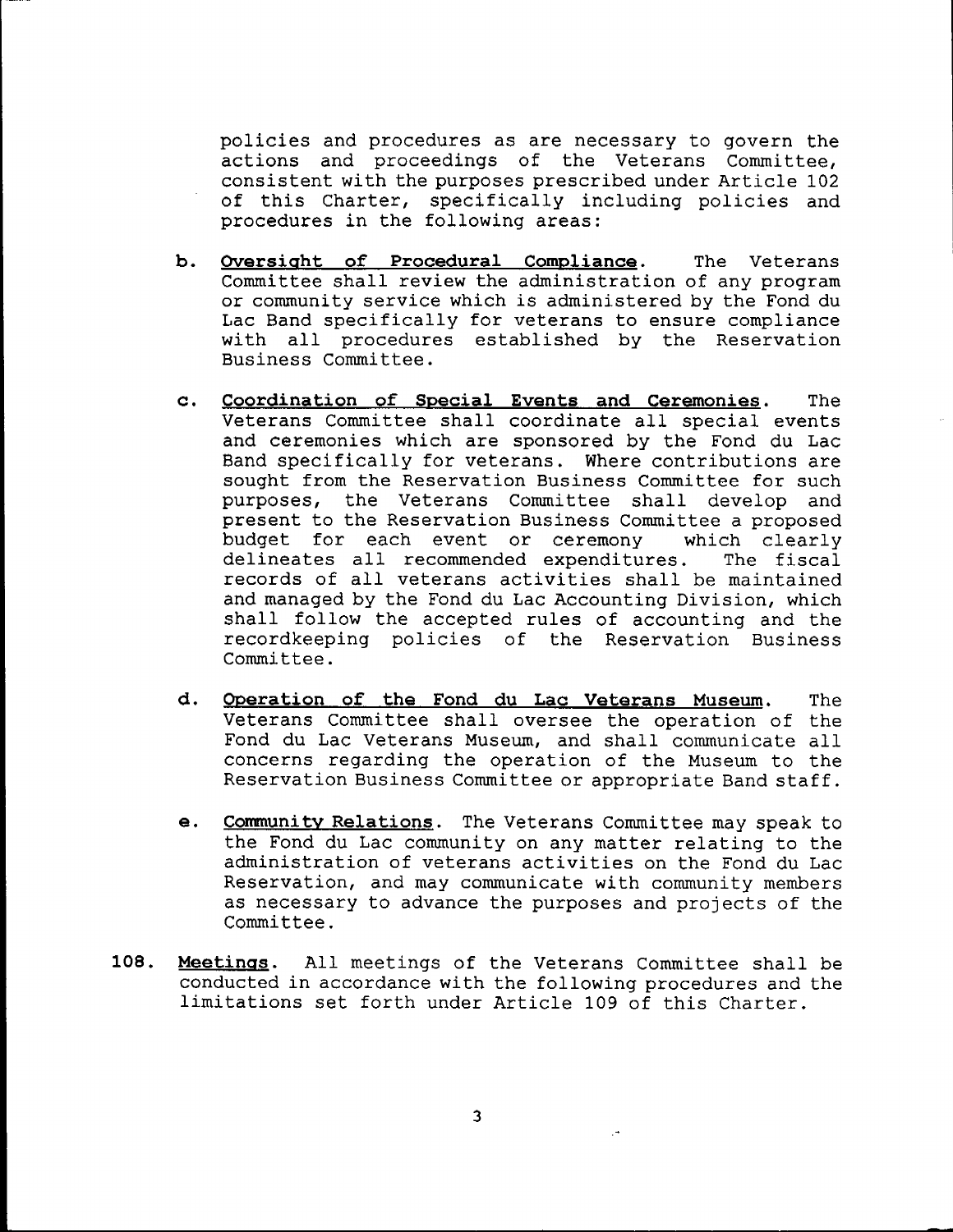- a. **Reaular Meetinas.** Regular Meetings of the veterans Committee shall be held monthly, and shall be open to the public. A written notice of a Regular Meeting must be sent to each member of the Committee by the Secretary at least five (5) calendar days prior to the meeting specifying the agenda, place, date and time of the meeting.
- **b. Soecial Meetinas.** Special Meetings of the veterans Committee may be called by the Chairperson or by any three (3) members of the Committee. A written notice must be sent to each member by the Secretary at least three (3) calendar days prior to the meeting specifying the purpose, place, date and time of the meeting and shall include the names of those members responsible for calling the meeting. No business shall be conducted at the Special Meeting except as specified in the written notice.
- **c. Executive Sessions.** The Chairperson or a majority of the Veterans Committee may call an executive session after <sup>a</sup> legally-convened meeting of the Committee, having established a quorum and by a majority vote of members present, for the consideration of matters of a highly sensitive or confidential nature. Matters discussed and/or resolved in Executive Session are to be treated with the utmost confidentiality, and Committee members shall not disclose the details of Executive Sessions to unauthorized persons.
- **d. Agenda.** The Chairperson of the Veterans Committee shall develop a meeting agenda based upon the regular business of the Committee and issues raised by Committee members or other interested parties.
- **e. Quorum.** <sup>A</sup> quorum of three (3) members, at least one of whom shall be the Chairperson or the Vice-Chairperson, shall be necessary to conduct the business of the Veterans Committee.
- f. **Votina Procedures.** All votes taken by the Veterans Commi ttee shall be based upon <sup>a</sup> motion duly made and seconded. No vote shall be valid unless made during a duly-convened meeting with a quorum present. A majority of voting members present and voting shall be necessary to pass or defeat a motion. Officers of the Committee, except for the presiding officer, are expected to vote on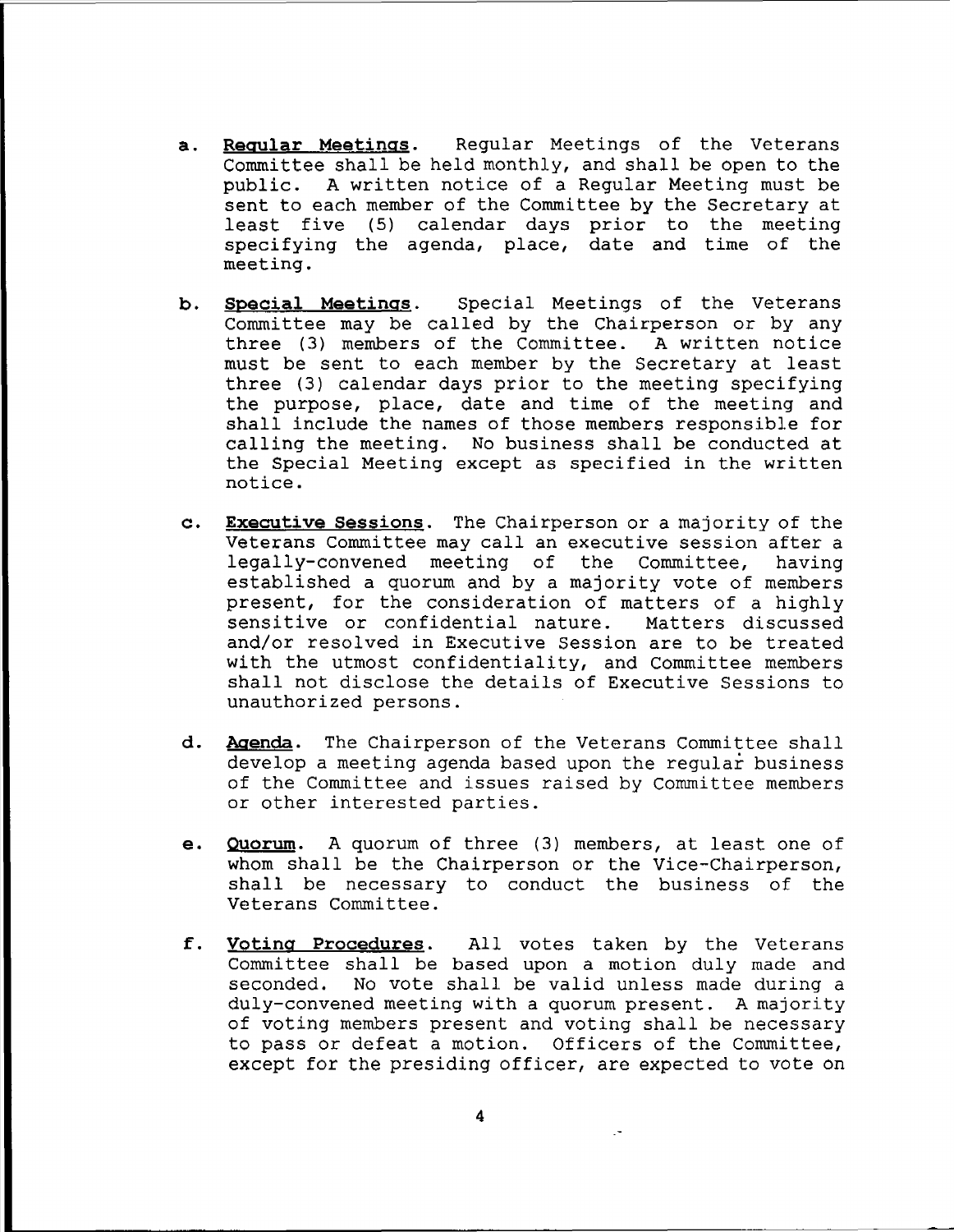all motions. In the event of <sup>a</sup> tie vote, the presiding officer shall cast the deciding vote.

- **109. Limitations.** The following limitations shall apply to members of the Veterans Committee in carrying out Committee functions:
	- **a. Political Activity.** No member of the Veterans Committee shall use Committee membership to advance personal positions which are not directly related to the Committee's purposes, to promote propaganda or to otherwise attempt to influence the outcome of legislative or political processes.
	- b. **Representation.** No member of the Veterans Committee shall represent that he or she individually speaks or acts for the Veterans Committee, Reservation Business Committee or the Fond du Lac Band outside of official meetings unless and to the extent that such representation is designated in advance by the Veterans Committee.
	- **c. Personal Compensation.** No member of the Veterans Committee shall receive any income or compensation for serving on the Committee, except to the extent that the Reservation Business Committee authorizes reasonable compensation for services rendered.
	- **d. OPerational Limitations.** The Veterans Committee shall not engage in any activity which is not permitted by (1) <sup>a</sup> corporation which is exempt from federal income tax under Section 501(c) (3) of the Internal Revenue Code of 1954 or (2) a corporation, contributions to which are deductible under Section 170 (c) (2) of the Internal Revenue Code of 1954.
	- **e. Conflicts of Interest.** No member of the Veterans Committee shall use his or her membership on the Committee for personal gain or to benefit members of his or her immediate family. Use of one's membership on the Committee in such a manner shall constitute misconduct, and shall be sufficient grounds for removal as provided under Article 105 of this Charter.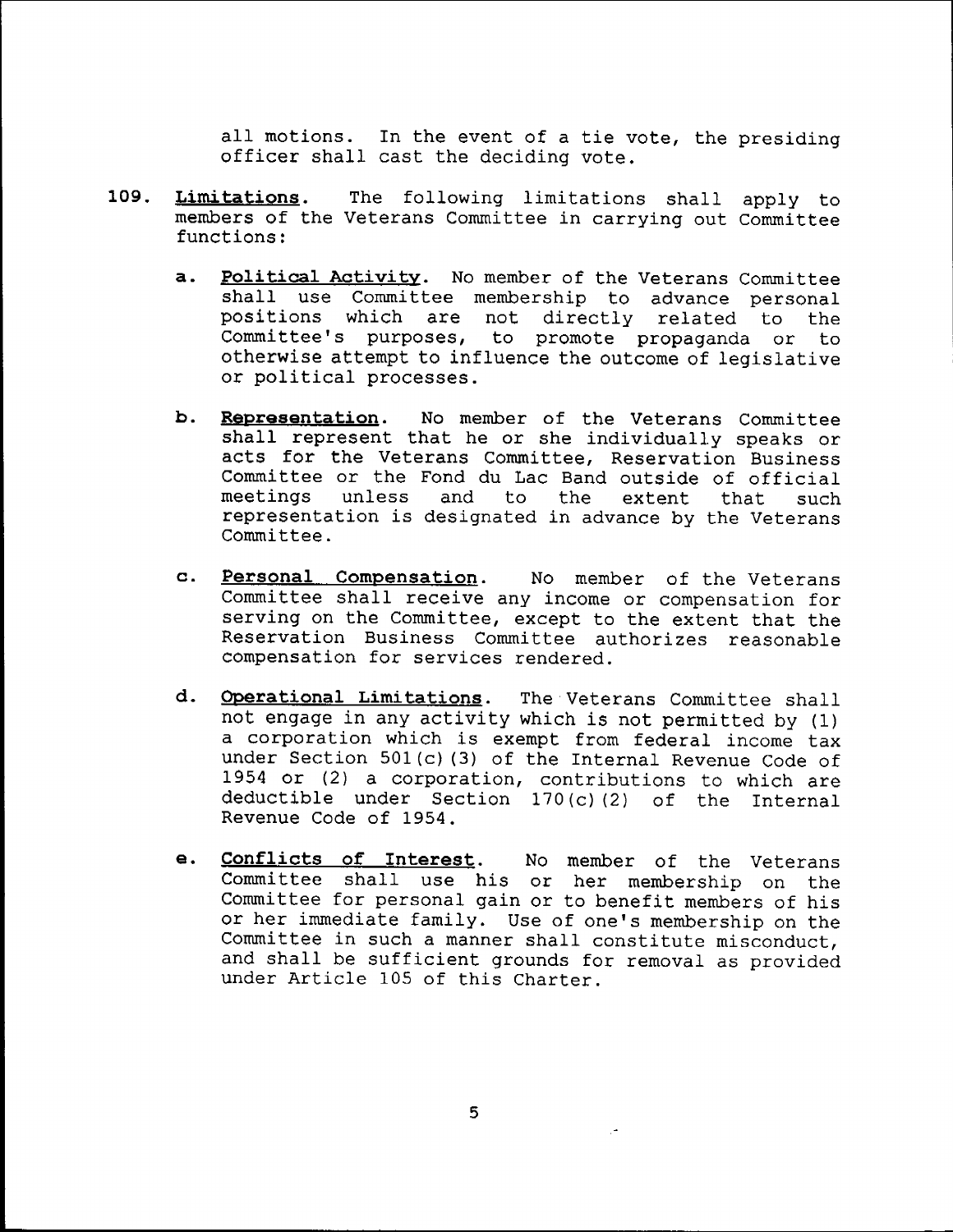110. **Amendments.** This Charter shall only be amended by separate Ordinance of the Reservation Business Committee.

### **CERTIFICATION**

We do hereby certify that the foregoing Ordinance #01/00 was duly enacted by Resolution #1063/00 by a vote of 3 for, 0 against,  $\overline{0}$ silent, with a quorum of 3 being present at a Special Meeting of the Fond du Lac Reservation Business Committee held on March 28, 2000 on the Fond du Lac Reservation.

<u>Broun Blencock</u><br>bert B. Peacock, Chairman

Putu J. Bufor

laws:0100